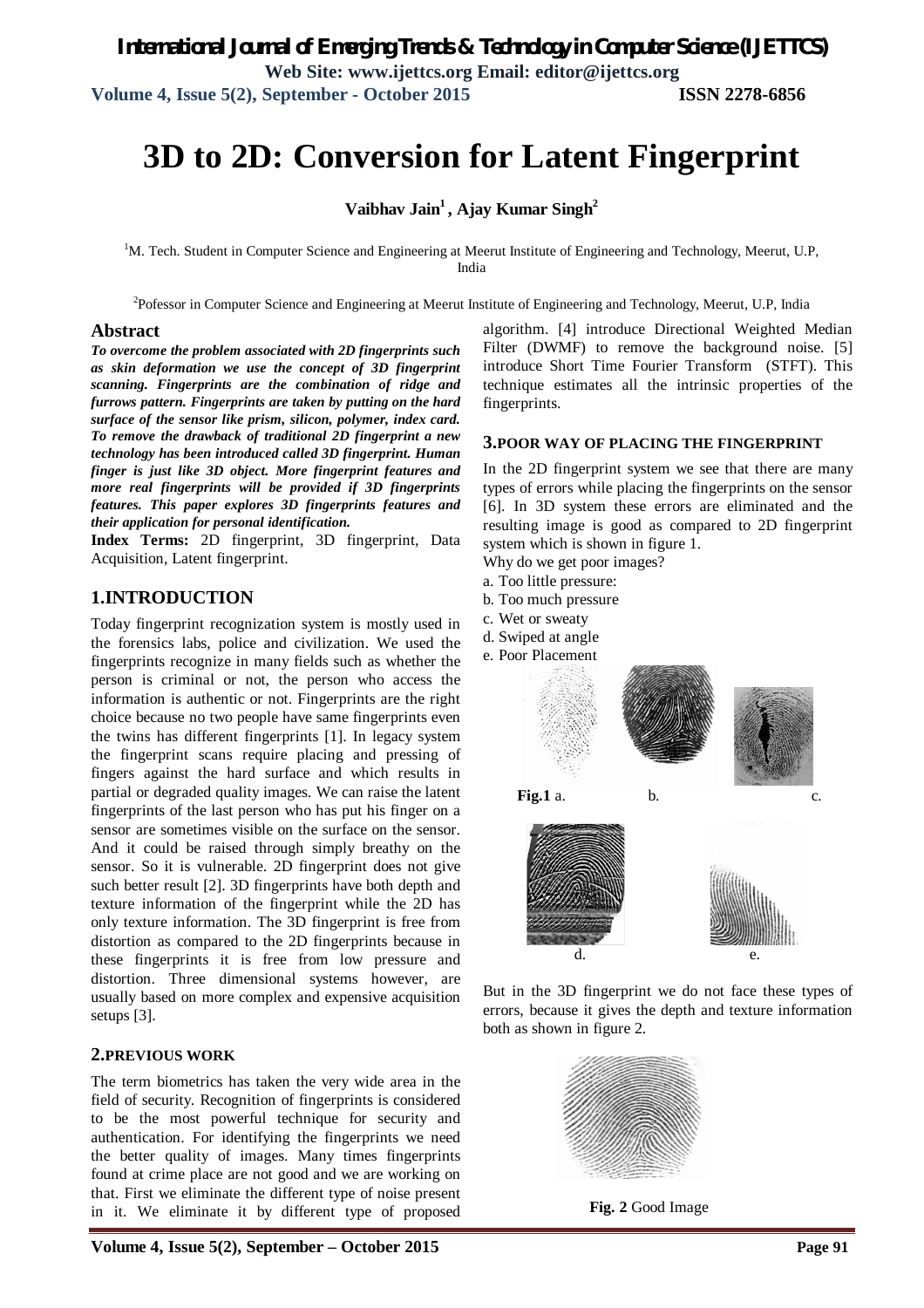*International Journal of Emerging Trends & Technology in Computer Science (IJETTCS)* **Web Site: www.ijettcs.org Email: editor@ijettcs.org** 

**Volume 4, Issue 5(2), September - October 2015 ISSN 2278-6856**

#### **3. DATA ACQUISITION**

Data Acquisition is the way of measuring physical or electrical phenomenon like voltage, current, temperate, pressure etc. It consists of sensor for measuring the data from these physical devices. It may be used to convert physical perimeter to electrical signals. Analog signals may be converted digital signal by well known instrument called A to D converter. 3D data acquisition and object reconstruction can be performed by stereo image pair. Stereo photogrammetery is based on block overlapping. Software which could do this is known as Vexcel FOTO G. Fingerprint can be approximated by cylinders [7]. It is difficult to capture size variability in vertical and horizontal direction by best fit cylinder model. So we do not use parametric method to fit the cylinder to 3D space. Following step may be involved in 3D acquisition. First, capture p phase shifted sine wave pattern, capturing can be done by with the help of projector and camera then calculate the wrapped phase for the targeted area then go for segmentation of background with the help of mask. Use of wrapped phase algorithm for 3D depth matrix use pre\_computed calibration, to remove noise use filter to obtain 2D equivalent fingerprint. One can use filtering and fusion. And finally evaluate performance matrix from 2D fingerprint achieved in the above steps which is shown in figure 3. 2D fingerprint may be distorted if a person's fingerprint is dirty or his finger is twisted during the process. 3D fingerprint provide more information as compared to 2D. 3D is more robust then 2D. 3D can also be used for ear recognition.



**Fig. 3** Process of changing to 3D to 2D fingerprint



**Fig.4** 3D Palm to 2D Palm

Note only fingerprint but also palm can be taken for more security aspects as shown in figure 4 [7].

#### **4.FEATURE OF 2D AND 3D FINGERPRINT**

Traditional fingerprint recognition system uses touch pad sensor on the other hand 3D uses touchless system. 2D uses touch based device such as optical and solid state sensor. Touch based techniques suffer from the following problem: a). Local Region (ROI) [8] b). Dryness of the skin c). Sweat d). Dirt e). Humidity in the air. These are lacuna in 2D [9]. More than one 2D image can be formed in 3D image. Systems which use multiple view techniques can only obtain samples that have finger volume with super imposed image which represent ridge pattern. Structured light technique and photometric stereo are also used to identify 3D models of valley and ridge. Non parametric unrolling algorithm preserves the Geodesic or Euclidean distance between points. We can denote a 3D fingerprint in set form such as:

$$
F = \{ (x_i, y_i, z_i, f_i) \}
$$
 where  $i = 1, \ldots, N$ 

Where  $(x_i, y_i, z_i)$  are the co-ordinates of the i<sup>th</sup> point of the fingerprint,  $f_i$  is the intensity and N is the total number of points.

#### **5.SIMULATION WORK IN MATLAB**

We have made software which matches two images as shown in figure 5 and 6. Images are taken from the hard disk which is stored in the format of .jpeg [10, 11]. Here we are taking 2 same images which show that 100% matching is done after executing the source code which is made in MATLAB. The core part of the source code is given below.

function flag = check condition( path , end list, branch\_list )  $[len, ddummy] = size(path);$ curr  $x = path(len,1);$ curr  $y = path(len,2);$ flag =  $0$  :

if is a branch point(curr x,curr y,branch list)  $= 1$ flag = 1:

elseif is\_a\_end\_point(curr\_x,curr\_y,end\_list)  $== 1$ flag  $=1$ :

```
elseif curr x == 0 & curr y == 0
```

$$
flag = 1;
$$



**Fig. 5** Two same images are taken for matching